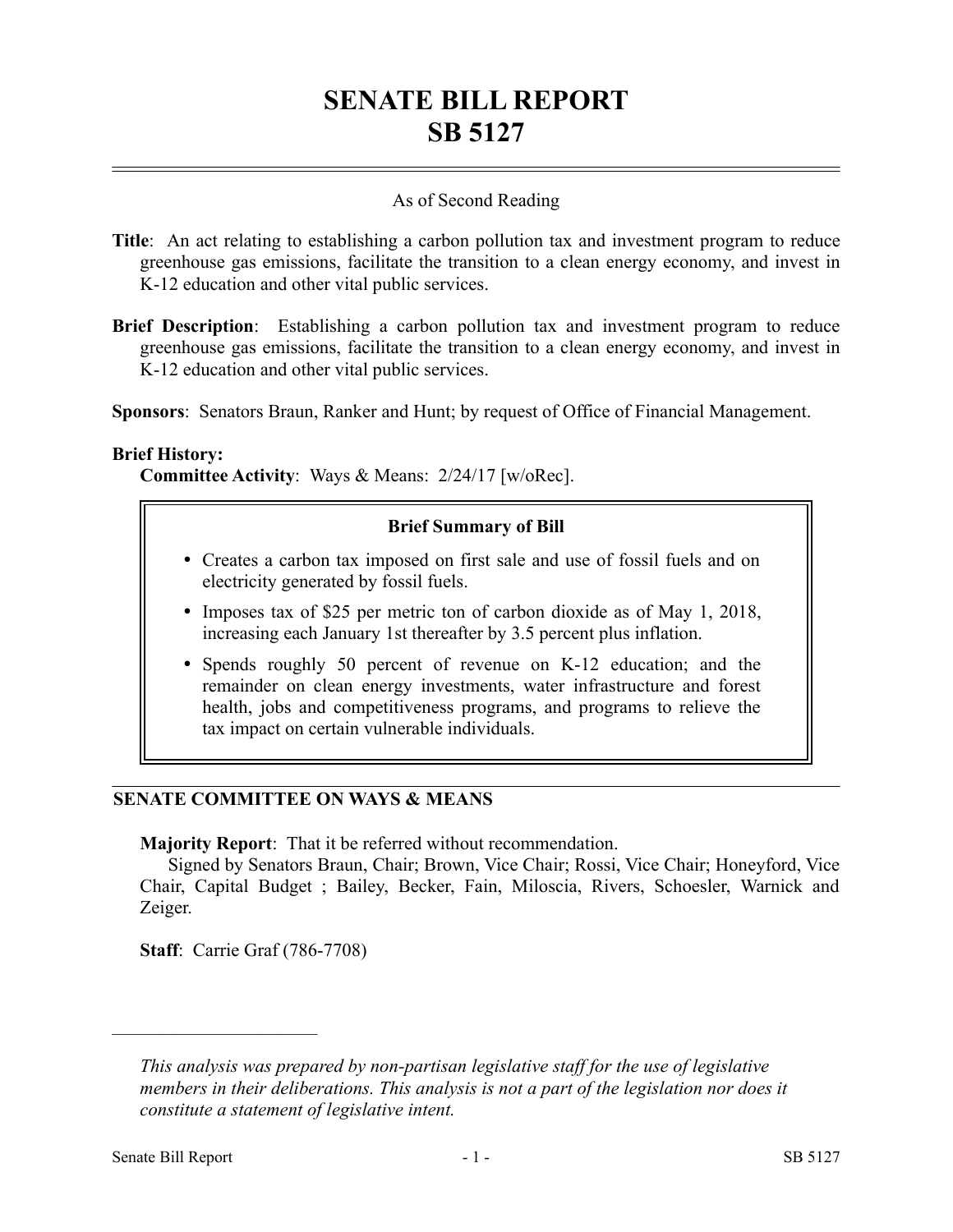**Background**: Current Federal and Washington Regulation of Greenhouse Gasses. The United States Environmental Protection Agency (EPA) and state Department of Ecology (ECY) identify carbon dioxide, methane, nitrous oxide, hydrofluorocarbons, perfluorocarbons, and sulfur hexafluoride as greenhouse gases (GHGs) as a result of their capacity to trap heat in the Earth's atmosphere.

Under the federal Clean Air Act, carbon dioxide and other GHGs are regulated as an air pollutant and are subject to several air regulations administered by the EPA. These federal Clean Air Act regulations include a requirement that facilities and fuel suppliers whose associated annual emissions exceed 25,000 metric tons of carbon dioxide equivalent report their emissions to the EPA.

At the state level, carbon dioxide and other GHGs are regulated by the ECY under the state Clean Air Act. This state law requires facilities and other sources whose emissions exceed 10,000 metric tons of carbon dioxide equivalent each year to report their annual emissions to the ECY, or to local air authorities that implement the state Clean Air Act. Liquid motor vehicle and aircraft fuel suppliers that supply fuel whose combustion would exceed that same 10,000-ton volumetric threshold must also report their annual emissions. In addition, in January of 2016, the ECY issued a draft rule under the authority of the state Clean Air Act to limit GHGs from certain stationary sources and fuel sources.

Apart from reporting and other regulations under the state and federal Clean Air Acts, several other state laws and programs explicitly address GHG emissions. State law prohibits Washington utilities from investing in or making a long-term financial commitment to sources of electricity whose generation exceeds a GHG emission performance standard of 1100 pounds of GHGs per megawatt-hour, or a separate standard for natural gas generation as determined by the Department of Commerce. State law also establishes limits for statewide GHG emission levels for 2020, 2035, and 2050; although, it is not specified how the state must achieve those limits, nor does the law require emission reductions to be achieved by particular entities or types of entities.

**Summary of Bill**: Carbon Tax. A carbon tax is imposed on the sale or use within Washington of all fossil fuels, including fossil fuels used to generate electricity. It is also imposed on the sale or consumption within Washington of electricity generated through the combustion of fossil fuels.

The rate of the tax as of July 1, 2018, is \$25 per metric ton of carbon dioxide emitted from the complete combustion or oxidation of fossil fuels. ECY, in consultation with the Department of Commerce, will calculate how many tons of carbon dioxide are emitted by the combustion or oxidation of various fuels for the purposes of determining the tax rate of these fuels. For electricity whose source is not known, the presumed carbon dioxide inherent in that electricity is one metric ton of carbon dioxide equivalent per megawatt-hour.

The tax rate increases by 3.5 percent plus inflation, Consumer Price Index, every year starting January 1, 2019.

Fossil fuel is defined as petroleum products, motor vehicle fuel, aircraft fuel, natural gas, petroleum, coal, or any form of solid, liquid, or gaseous fuel derived from these products.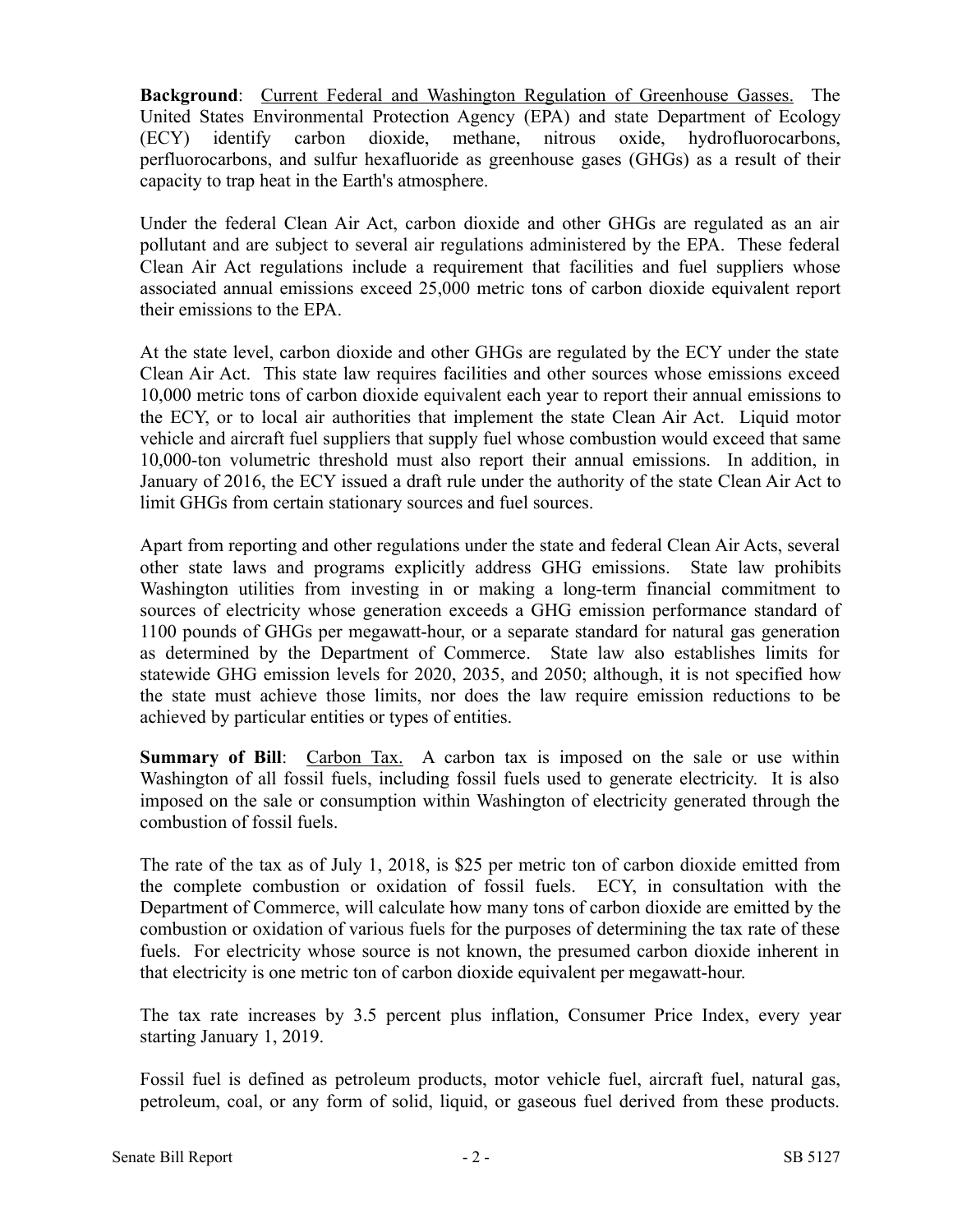Petroleum products means plant condensate, lubricating oil, gasoline, aviation fuel, kerosene, diesel motor fuel, benzol, fuel oil, residual oil, and every other product derived from the refining of crude oil, but the term does not include crude oil or liquefiable gases.

The tax is imposed only once, at the time and place of the first taxable event within the state. For fossil fuels, first taxable event refers to the first seller or user in the state. For electricity, first taxable event refers to the first seller—if liable for business and occupation (B&O) taxes or public utility taxes—or a direct service industrial customer—an industrial customer that contracts for the purchase of power from the Bonneville Power Administration for direct consumption.

The tax only applies to the following: persons required to be registered with the Department of Revenue; the state—its political subdivision sand municipal corporations; and persons who maintain a place of business in this state but who are not required to be registered with the Department of Revenue.

Exemptions. The following are exempt from the carbon tax:

- diesel and biodiesel fuel, or aircraft fuel used solely for agricultural purposes;
- fossil fuels or electricity sold to or used by a light and power business for coal transition power;
- electricity for which a carbon tax was already paid or allowances in an emissions trading program were purchased for, fossil fuels used to generate electricity;
- fossil fuels brought into Washington via a fuel supply tank;
- fossil fuels the state is constitutionally prohibited from taxing; and
- fossil fuels or electricity exported from the state—export to Indian country located in Washington is not considered export outside the state.

Spent Revenue. All the receipts are to be deposited in the Carbon Pollution Reduction account, which is to be used as follows:

- roughly 50 percent of the revenue generated from the tax is to be transferred to the Education Legacy Trust account;
- 15 percent or \$250 million, whichever is more, for water infrastructure and forest health;
- 15 percent or \$250 million, whichever is more, for clean energy and clean transportation investments, including funding the carbon reduction investment fund created by the bill;
- 6 percent or \$100 million, whichever is greater, to relieve the price impact of the carbon pollution tax for certain vulnerable individuals;
- 12 percent or \$200 million, whichever is greater, for jobs and competitiveness programs; and
- administrative costs.

Small Business B&O Tax Credit. A small business tax credit is created, which beginning July 1, 2017, increases the B&O filing threshold from \$46,667 to \$100,000 for service businesses and the small business tax credit to \$125 per month. On July 1, 2019, the B&O threshold for all other businesses is increased from \$28,000 to \$100,000 and the small business tax credit to \$125 per month.